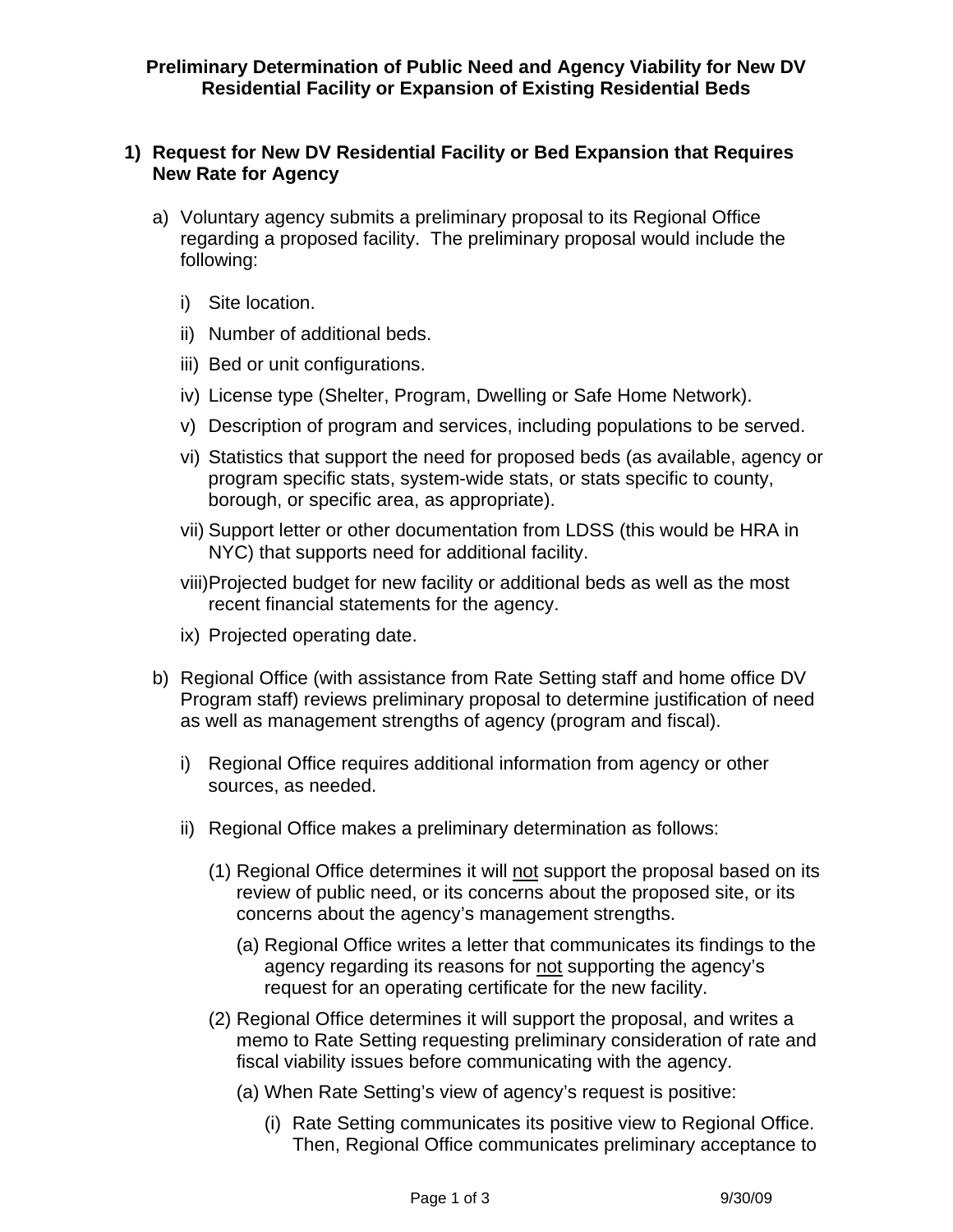## **Preliminary Determination of Public Need and Agency Viability for New DV Residential Facility or Expansion of Existing Residential Beds**

proceed with the proposal to the agency with a letter that describes: (a) the process for the agency to follow to obtain an operating certificate and rate; and (b) the specification that final approval, including the issuance of an operating certificate and rate, will be determined after all required information is submitted and all regulatory requirements are satisfied.

- (ii) Rate Setting advises OCFS Budget of the specifics regarding a determination of preliminary acceptance of an agency's request, and OCFS Budget notifies DOB, as appropriate, of such specifics.
- (b) When Rate Setting's view of agency's request is negative:
	- (i) Rate Setting communicates its concerns to Regional Office and works with Regional Office towards a consensus decision. Based on consensus decision, next steps would follow as outlined above for either acceptance or denial.
	- (ii) When Rate Setting and Regional Office cannot reach a consensus, OCFS Legal will be asked to assist with determination of preliminary acceptance or denial.

## **2) Request for Expansion of DV Residential Beds within Existing Agency Program and Rate**

- a) Voluntary agency submits a preliminary proposal to its Regional Office regarding a proposed expansion of residential beds within existing program and rate. The preliminary proposal would include the following:
	- i) Site location.
	- ii) Number of additional beds.
	- iii) Bed or unit configurations.
	- iv) License type (Shelter, Program, Dwelling or Safe Home Network).
	- v) Changes, if any, to existing program and services.
	- vi) Statistics that support the need for additional beds (as available, agency or program specific stats, system-wide stats, or stats specific to county, borough, or specific area, as appropriate).
	- vii) Support letter or other documentation from LDSS (this would be HRA in NYC) that supports need for additional facility.
	- viii) Projected budget for additional beds as well as the most recent financial statements for the agency.
	- ix) Projected operating date.